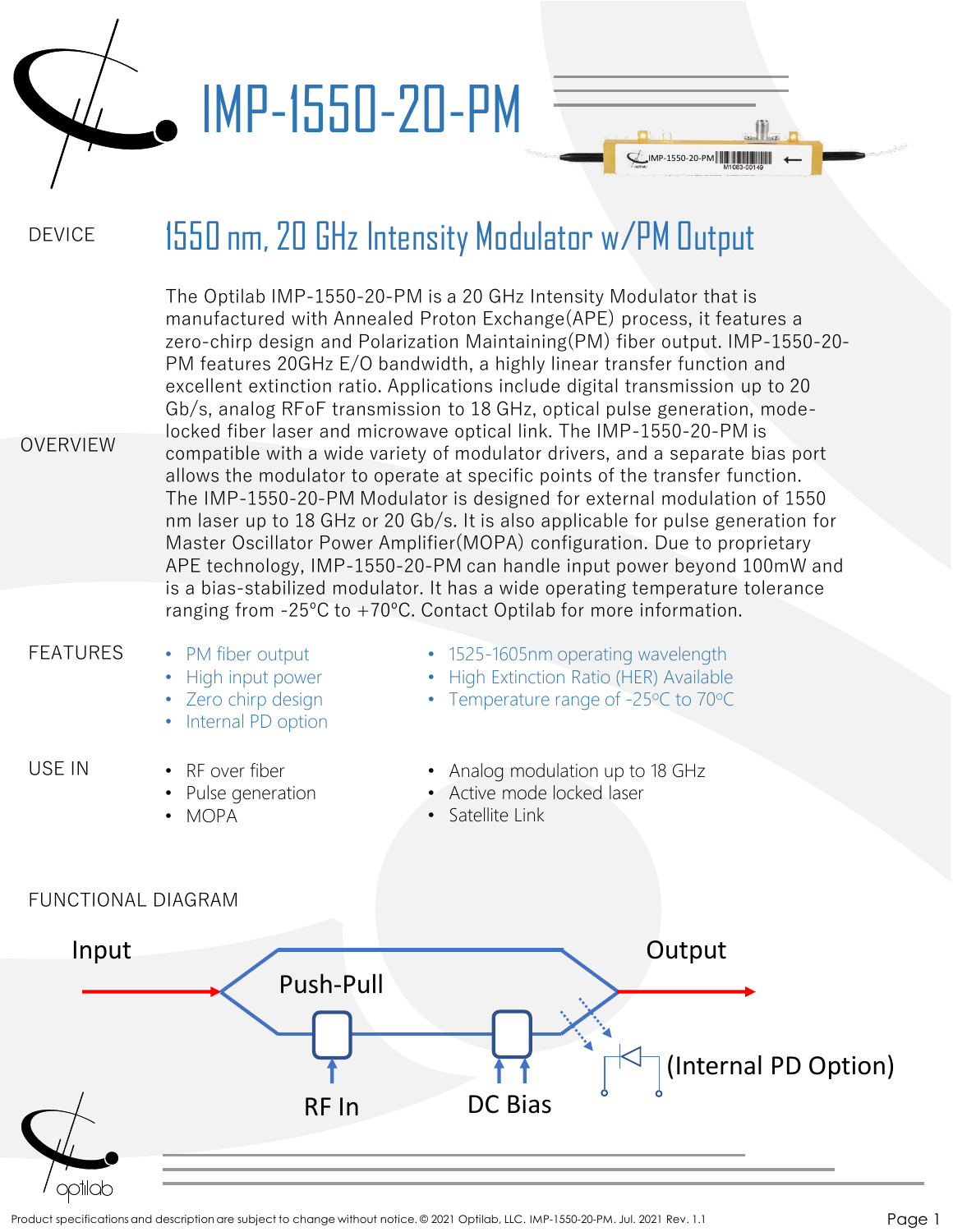

# IMP-1550-20-PM

## SPECIFICATIONS

| Maximum Input Power         | $100 \text{ mW}$                   |  |  |
|-----------------------------|------------------------------------|--|--|
| <b>Operating Wavelength</b> | 1525 nm to 1605 nm                 |  |  |
| <b>Chirp Value</b>          | $\pm$ 0.1 max.                     |  |  |
| <b>Insertion Loss</b>       | 4.5 dB typ., 5.0 dB max.           |  |  |
| <b>Extinction Ratio</b>     | > 25 dB.,<br>> 30 dB (HER version) |  |  |
| <b>Optical Return Loss</b>  | < -45 dB                           |  |  |
| S21 3 dB Bandwidth          | 14 GHz typ.                        |  |  |
| <b>S11 Return Loss</b>      | $\le$ -10 dB min up to 20 GHz      |  |  |
| $V\pi$ (RF Port)            | $\leq 5$ V @ Low Freq.             |  |  |
| <b>RF Input Power</b>       | $27$ dBm                           |  |  |
| Impedance (RF Port)         | $50 \Omega$ typ.                   |  |  |
| $V\pi$ (DC Port)            | $\leq$ 6 $V$ <b>a</b> $DC$         |  |  |
| Impedance (Bias Port)       | $1 M\Omega$ min.                   |  |  |
| Internal PD Responsivity    | $>10$ mA/W                         |  |  |

### GENERAL

|  |  | <b>GENERAL</b> |
|--|--|----------------|
|  |  |                |

| <b>Operating Temperature</b> | $-25$ °C to $+70$ °C (standard)      |  |  |
|------------------------------|--------------------------------------|--|--|
| <b>Storage Temperature</b>   | $-45$ °C to +85 °C                   |  |  |
| <b>Operating Humidity</b>    | 0% to 90% Relative Humidity          |  |  |
| Input/Output Fiber Type      | PANDA - PM 400um buffer              |  |  |
| <b>Input Connector</b>       | PM FC/APC                            |  |  |
| <b>Output Connector</b>      | PM FC/APC                            |  |  |
| <b>Crystal Orientation</b>   | X-cut, y-propagating                 |  |  |
| <b>Waveguide Process</b>     | Annealed Proton Exchange (APE)       |  |  |
| <b>Bias Port Connector</b>   | 2 Pins/4Pins Optional                |  |  |
| <b>RF Port Connectors</b>    | Anritsu K female                     |  |  |
| Cabling                      | 900 um loose tubing                  |  |  |
| <b>Dimensions</b>            | $66$ mm $\times$ 22 mm $\times$ 9 mm |  |  |



MECHANICAL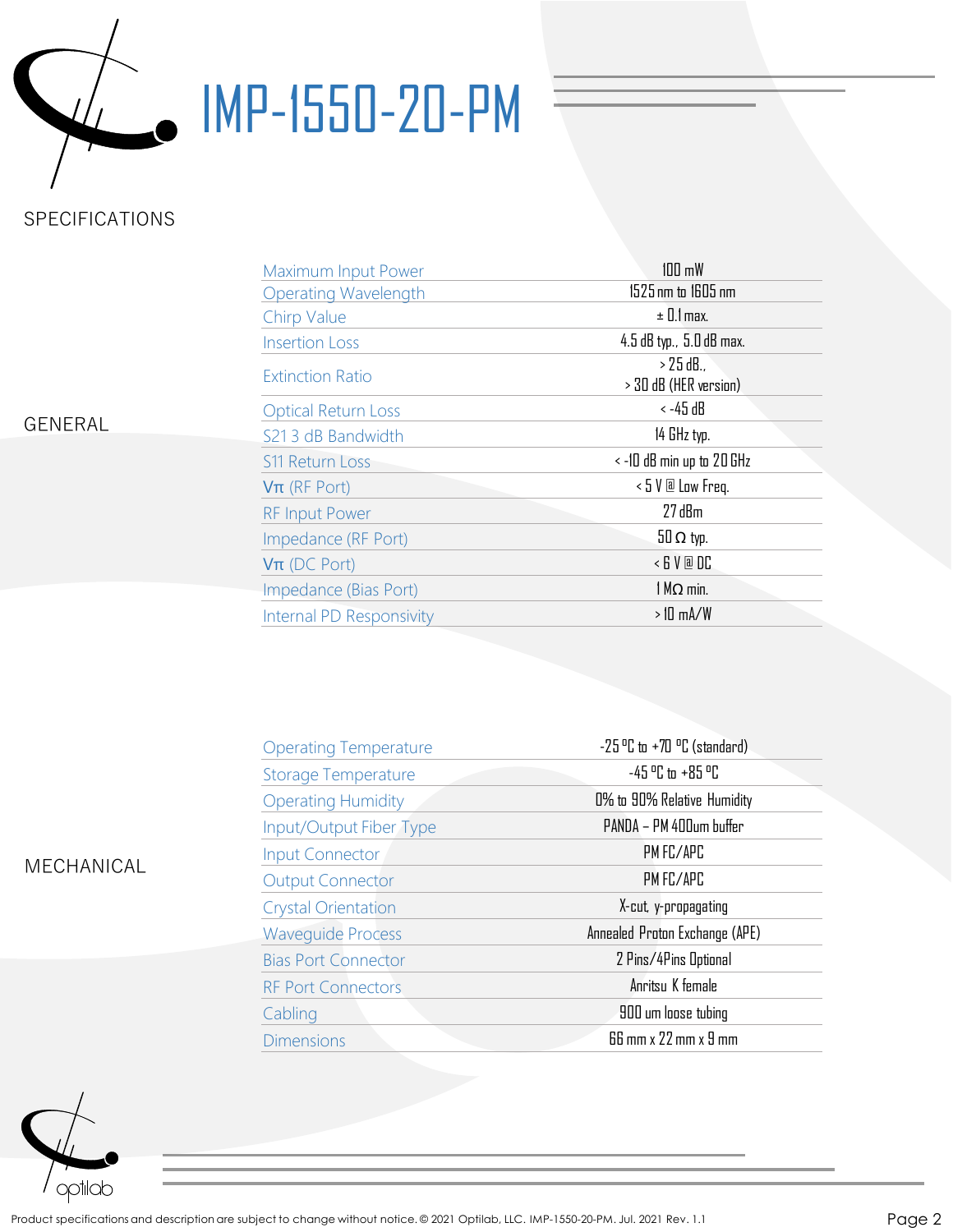

## SAMPLE S21 AND S11 BANDWIDTH





Product specifications and description are subject to change without notice. © 2021 Optilab, LLC. IMP-1550-20-PM. Jul. 2021 Rev. 1.1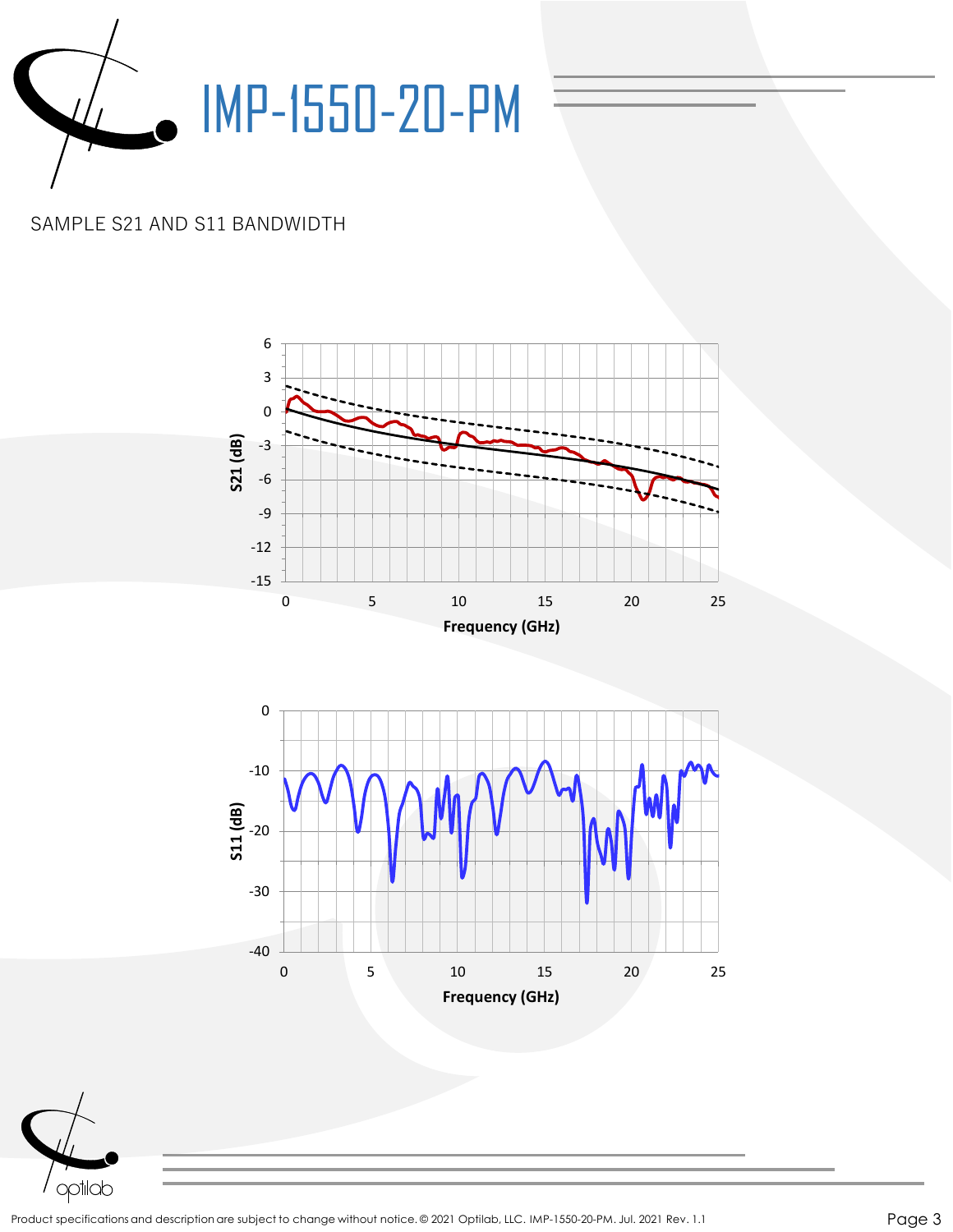